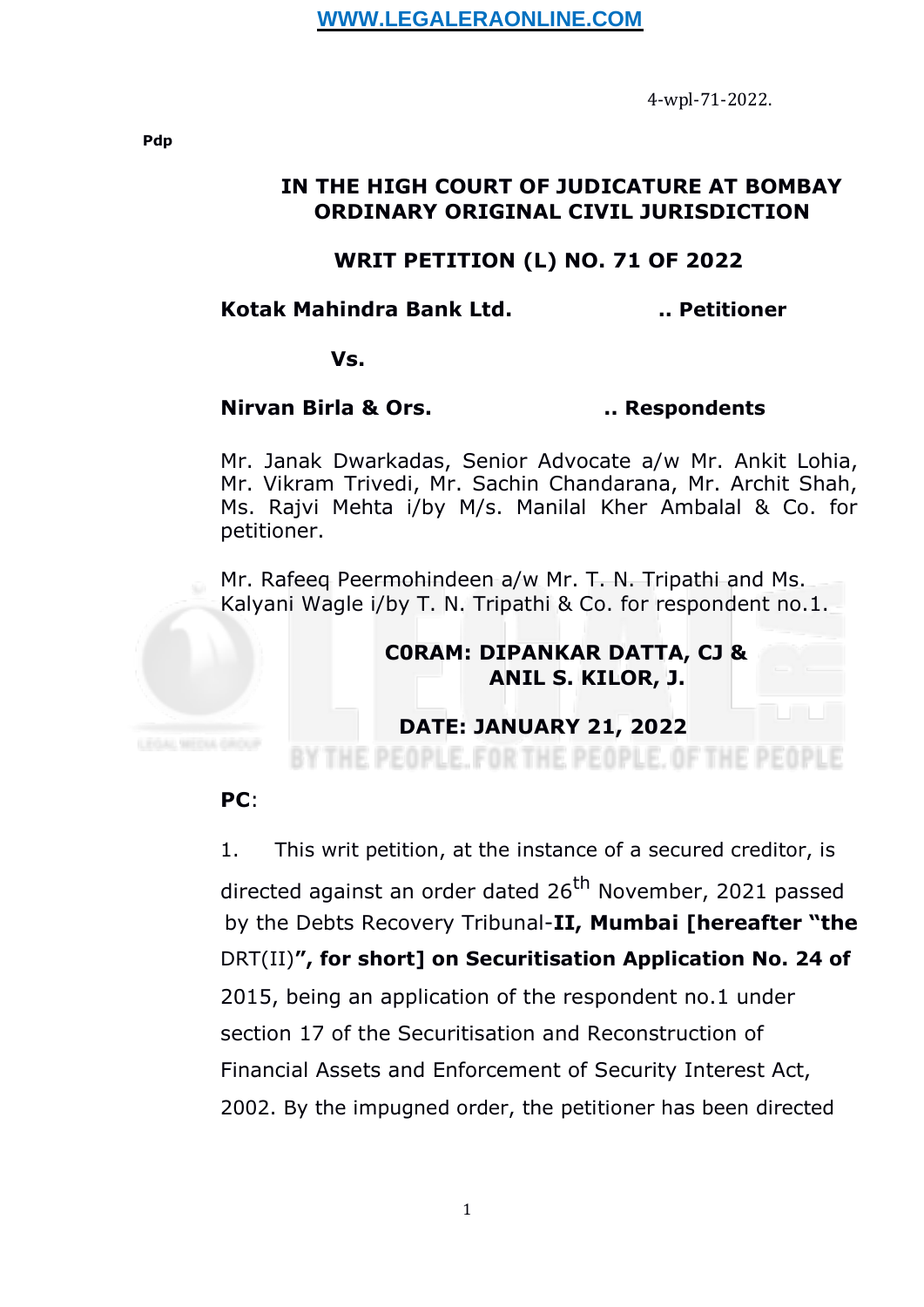# **WWW.LEGALERAONLINE.COM**

4-wpl-71-2022.

to restore possession of the secured asset in favour of the respondent no.1 by 22<sup>nd</sup> January, 2022.

2. The petitioner/secured creditor, aggrieved by the order dated 26<sup>th</sup> November, 2021, has appealed before the Debts **Recovery Appellate Tribunal, Mumbai [hereafter "the** DRAT(M)**"**, for short]; however, prior to preferring such appeal, it has instituted this writ petition.

3. The office of the Chairperson of the DRAT(M) being vacant, we entertain this writ petition having regard to the order dated 16<sup>th</sup> December, 2021 of the Supreme Court in Special Leave Petition No. 10911 of 2021 **[State Bar Council of Madhya Pradesh vs. Union of India]**.

4. Mr. Dwarkadas, learned senior advocate appearing for the petitioner/secured creditor has assailed the order of the DRT(II) by submitting that it has decided the question of title, by transgressing its jurisdiction.

5. *PRIMA FACIE*, we are satisfied that an arguable issue is raised and that the petitioner is entitled to ad-interim relief.

6. In a different proceeding, a coordinate Bench of this Court has directed the Union of India to take appropriate steps for expeditious appointment of the Chairperson of the DRAT(M). Such proceeding is returnable in the first week of February, 2022.

7. We are of the considered opinion that if the Chairperson of the DRAT(M) is appointed in the near future, the petitioner would have to pursue its appeal before the Chairperson, DRAT(M). However, for the present, we consider it proper and in the interest of justice to direct that operation of clause (B)